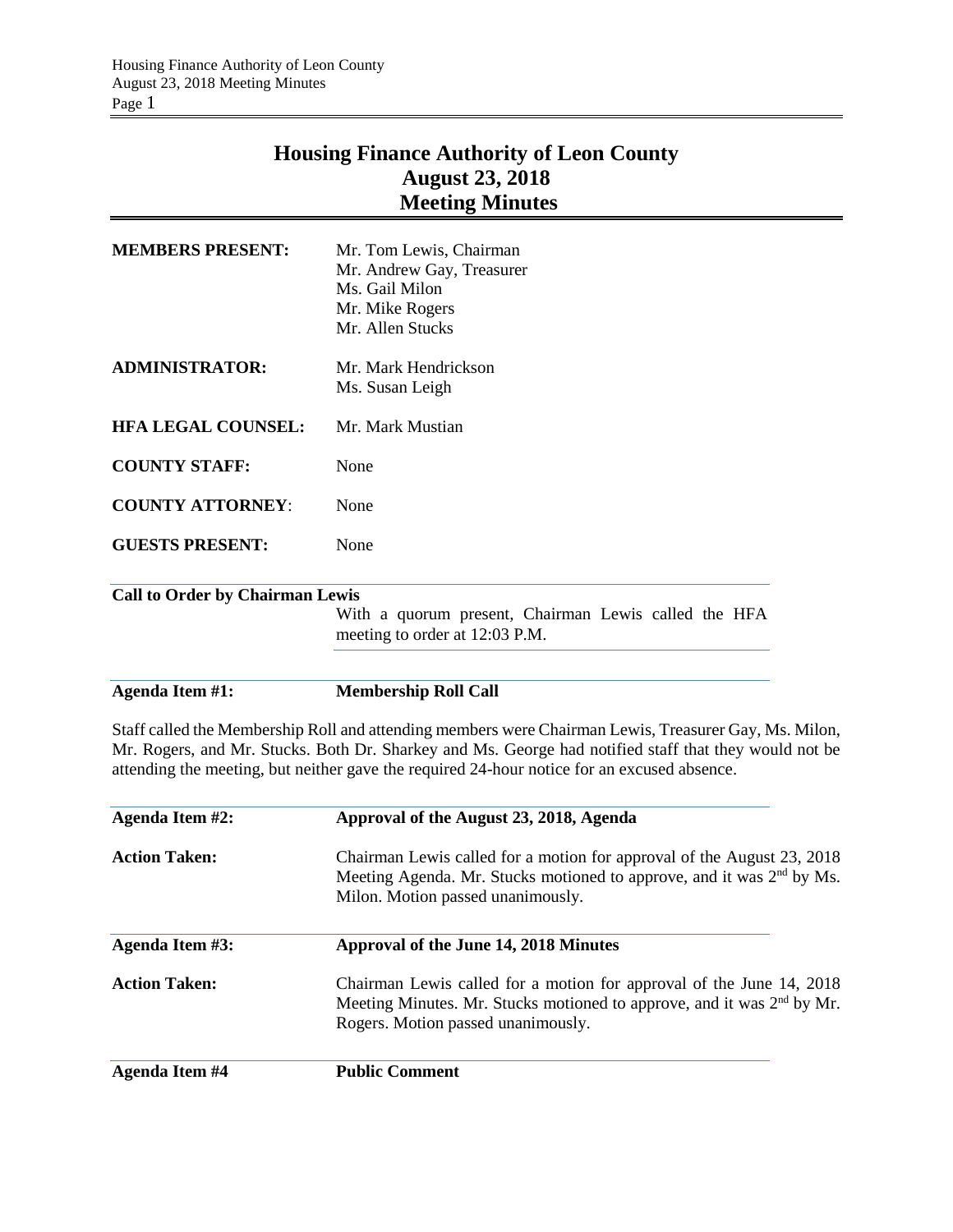There was no public comment.

| <b>Action Taken:</b> | No action taken          |
|----------------------|--------------------------|
| Agenda Items #5A-5C  | <b>Financial Reports</b> |

Treasurer Gay presented the Financial Reports, including the budget, balance sheet, year-to-date expenditures and income, the backup materials, and the proposed expenditure and debit card approvals.

| Action Taken: 5A & 5C | Mr. Stucks motioned to accept the May 2018 Financial Statement, and to<br>approve the proposed Expenditure and Debit Card Approval list, and it<br>was 2 <sup>nd</sup> by Mr. Rogers. Motion passed unanimously. |
|-----------------------|------------------------------------------------------------------------------------------------------------------------------------------------------------------------------------------------------------------|
|                       | Note: A copy of the Expenditure List is at the end of the minutes.                                                                                                                                               |

## **Agenda Item #6A & 6B: Audit Committee**

Audit Committee Chairman Stucks presented the Report of the Audit Committee, including various recommendations related to the ranking, selection, and negotiations with an Auditor, Mr. Hendrickson and Mr. Mustian reported on the process that had been followed, and confirmed that all advice of counsel had been complied with. A discussion of the Audit Committee recommendations followed.

| <b>Action Taken:</b> | Mr. Stucks motioned to accept the recommended rankings of the Audit<br>firms responding to the RFQ for Audit Services, and it was 2 <sup>nd</sup> by Mr. Gay.<br>Motion passed unanimously.                                                                                                                    |
|----------------------|----------------------------------------------------------------------------------------------------------------------------------------------------------------------------------------------------------------------------------------------------------------------------------------------------------------|
|                      | Mr. Stucks motioned to ratify the Finance Committee meeting as the Audit<br>Committee, to direct staff and counsel to negotiate an engagement<br>letter/contract with the top ranked proposer, and authorize the Chairman<br>to execute, and was it was 2 <sup>nd</sup> by Mr. Gay. Motion passed unanimously. |
|                      | Mr. Stucks motioned to direct Mr. Mustian and Mr. Hendrickson to<br>negotiate the contract at an amount not to exceed \$10,000 per year, and<br>was 2 <sup>nd</sup> by Mr. Gay. Motion passed unanimously.                                                                                                     |
|                      | Note: A copy of the Audit Committee recommendations is at the end of<br>the minutes.                                                                                                                                                                                                                           |

**Agenda Item #7A: Emergency Repair Program**

Mr. Hendrickson reported that the County had expended all funds budget by the HFA for the Emergency Repair Program for FY 17-18. He also reported that Mr. Lamy had submitted a memo requesting an advance of \$11,250 of the \$30,000 budgeted for FY 18-19, for use in the current fiscal year—due to emergency repairs needed at this time due to heavy rains. Mr. Hendrickson noted that this would require a budget amendment, which would be on the September HFA agenda. A discussion followed related to the County seeking funds from additional sources for emergency repairs.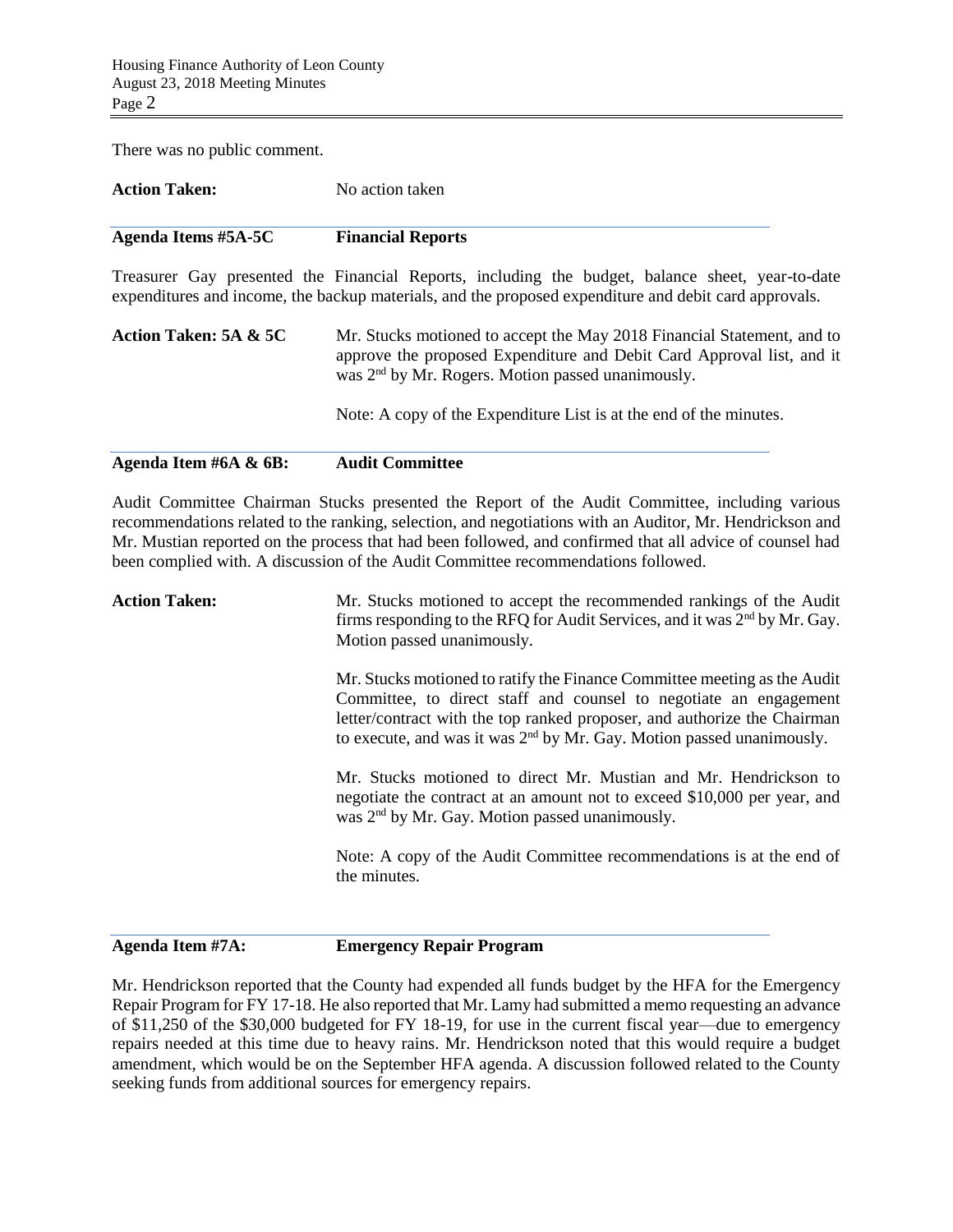| <b>Real Estate.</b>                                                                                                                                                                                                                                                 |
|---------------------------------------------------------------------------------------------------------------------------------------------------------------------------------------------------------------------------------------------------------------------|
| Mr. Stucks motioned to approve the request from the County to advance<br>\$11,250 of the \$30,000 budgeted by the HFA for Emergency Repairs in<br>FY 18-19 for advance to the County in FY 17-18, and was 2 <sup>nd</sup> by Mr. Gay.<br>Motion passed unanimously. |
|                                                                                                                                                                                                                                                                     |

Mr. Hendrickson reported on the current status of real estate available for sale, and noted that the County was scheduled to select a real estate broker in September.

| Agenda Item #7C: | <b>Lakes at San Marcos Quarterly Occupancy Report</b> |  |
|------------------|-------------------------------------------------------|--|
|                  |                                                       |  |

Mr. Hendrickson reported that the current occupancy at Lakes at San Marcos was 98%.

| <b>Agenda Item #7D</b> | <b>Legal Update</b> |
|------------------------|---------------------|
|                        |                     |

Mr. Mustian reported on an agreement with the County attorney, wherein the HFA's General Counsel would handle all foreclosure actions related to DPA loans that were retained by the HFA in the Interlocal Agreement with the County.

```
Action Taken: Mr. Stucks motioned to approve execution of the agreement with the 
                 County Attorney, and was 2<sup>nd</sup> Mr. Gay. Motion passed unanimously.
```
Mr. Mustian distributed materials related to Sunshine and Ethics training and provided an overview for the Board.

Action Taken: None

**Agenda Item #7E "To-Do" List**

Mr. Hendrickson stated that the to-do list was in the Board Packet.

Action Taken: No Action Required.

**Agenda Item #8A: New Business: Location of September 2018 HFA Meeting**

Chairman Lewis offered to host the September HFA meeting at Casanas Village at Frenchtown Square, a 9% Housing Credit development.

**Action Taken:** The Board accepted the offer and directed Mr. Hendrickson to schedule and notice the meeting for that location (448 North Georgia Street).

**Agenda Item # 8: Adjournment**

This meeting was adjourned at 1:20 P.M.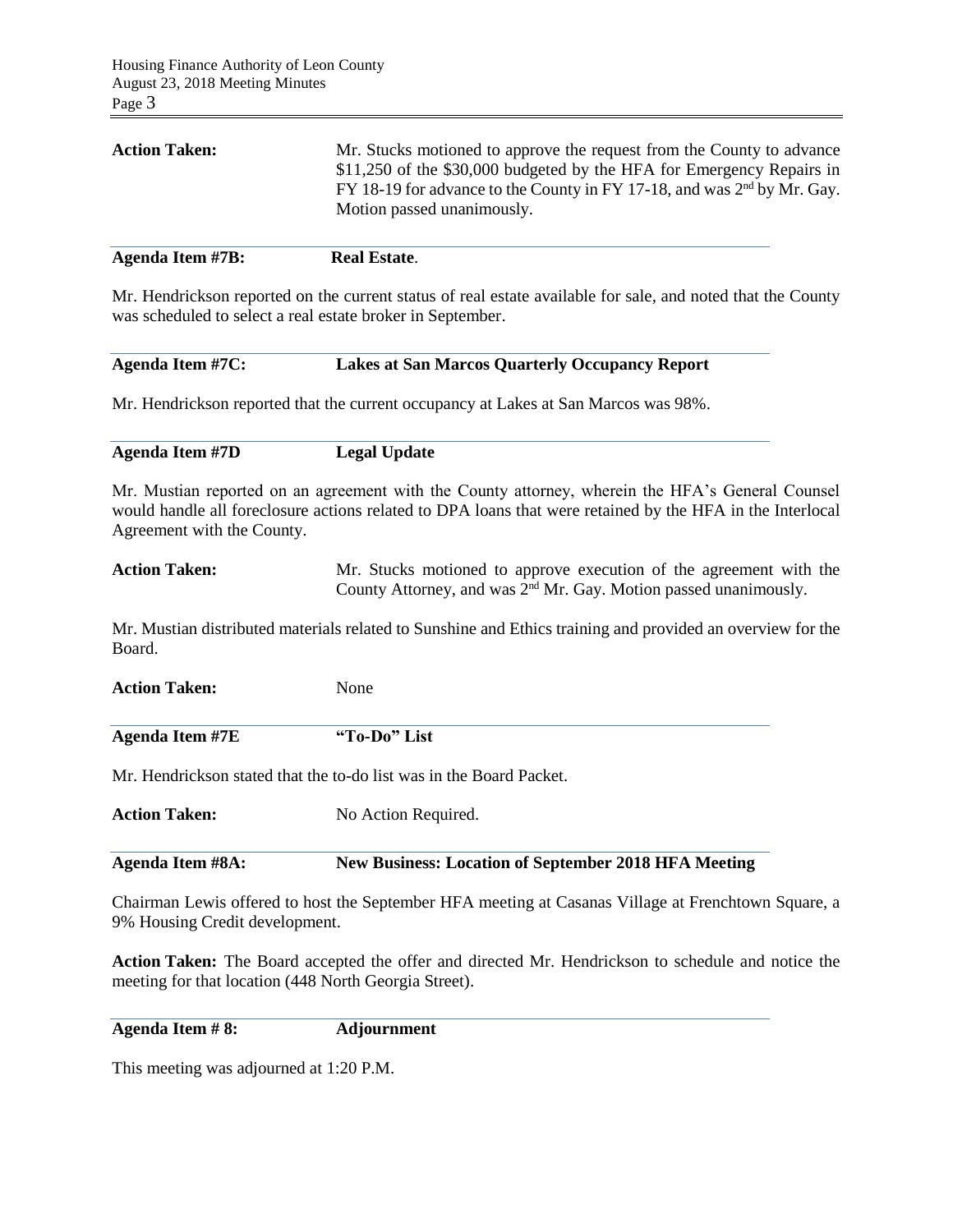\_\_\_\_\_\_\_\_\_\_\_\_\_\_\_\_\_\_\_\_\_\_\_\_\_\_\_\_\_\_\_

Tom Lewis, Chairman

\_\_\_\_\_\_\_\_\_\_\_\_\_\_\_\_\_\_\_\_\_\_\_\_\_\_\_\_\_\_\_ Jeffrey Sharkey, Secretary Date:

| <b>CHECK</b><br><b>NUMBER</b> | <b>PAYMENT TO</b>       | <b>PAYMENT FOR</b>   | <b>Dates</b>       | <b>AMOUNT</b> |          |
|-------------------------------|-------------------------|----------------------|--------------------|---------------|----------|
| 1041                          | The Hendrickson Company | Administrator        | 6-15-18 to 7-14-18 |               | 3,583.33 |
| 1042                          | The Hendrickson Company | Administrator        | 7-15-18 to 8-14-18 |               | 3,583.33 |
|                               | The Hendrickson Company | <b>Administrator</b> | 7-29-18 & 8-15-18  |               | 7,166.66 |
|                               |                         |                      |                    |               |          |
|                               | The Hendrickson Company | Copying              | 8/17/2018          |               | 49.26    |

## **EXPENDITURE & DEBIT CARD APPROVALS: AUGUST 23, 2018**

| The Hendrickson Company              | Administrator                    | 7 29 18 & 8 15 18          | \$            | 7,166.66    |
|--------------------------------------|----------------------------------|----------------------------|---------------|-------------|
|                                      |                                  |                            |               |             |
| The Hendrickson Company              | Copying                          | 8/17/2018                  | \$            | 49.26       |
| The Hendrickson Company              | Copying                          | 8/23/2018                  | \$            | 49.26       |
|                                      |                                  |                            |               |             |
| Nabors Giblin & Nickerson            | Legal                            | 6-7-18 to 8-13-18          | \$            | 1,402.80    |
|                                      |                                  |                            |               |             |
| <b>Nabors Giblin &amp; Nickerson</b> | Legal                            | 8/23/2018                  | \$            | 1,402.80    |
|                                      |                                  |                            |               |             |
| <b>FLALHFA Travel: George</b>        | Travel                           | 7/29/2018                  | \$            | 398.82      |
| FLALHFA Travel: Sharkey              | Travel                           | 7/29/2018                  | \$            | 288.33      |
| <b>FLALHFA Travel: Lewis</b>         | Travel                           | 7/29/2018                  | \$            | 41.50       |
| FLALHFA Travel: Stucks               | Travel                           | 7/29/2018                  | \$            | 64.09       |
| <b>FLALHFA Travel: Rogers</b>        | Travel                           | 8/16/2018                  | \$            | 13.08       |
| <b>Travel: FLALHFA</b>               | <b>Travel</b>                    | 7/29/2018                  | \$            | 805.82      |
|                                      |                                  |                            |               |             |
| <b>Emergency Repairs</b>             | <b>Emergency Repairs</b>         | FY 17-18 Expenditures      |               | \$12,648.57 |
|                                      |                                  |                            |               |             |
| <b>Leon County</b>                   | <b>Emergency Repairs</b>         | 8/23/2018                  |               | \$12,648.57 |
|                                      |                                  |                            |               |             |
| <b>PAYMENT TO</b>                    | <b>PAYMENT FOR</b>               | Dates                      | <b>AMOUNT</b> |             |
| Jersey Mike's Subs                   | <b>Operating Supplies: Lunch</b> | 6/20/2018                  | \$            | 122.55      |
| Jersey Mike's Subs                   | <b>Operating Supplies: Lunch</b> | 8/16/2018                  | \$            | 106.91      |
| Office Depot                         | Copying                          |                            |               |             |
| Office Depot                         | Copying                          |                            |               |             |
| Office Depot                         | <b>Dividers</b>                  | 8/17/2018                  | \$            | 22.99       |
|                                      |                                  | <b>Operating Supplies:</b> |               |             |

All items dated prior to 8-23-18 paid prior to Board meeting per Board direction to pay invoices with due dates prior to Board meeting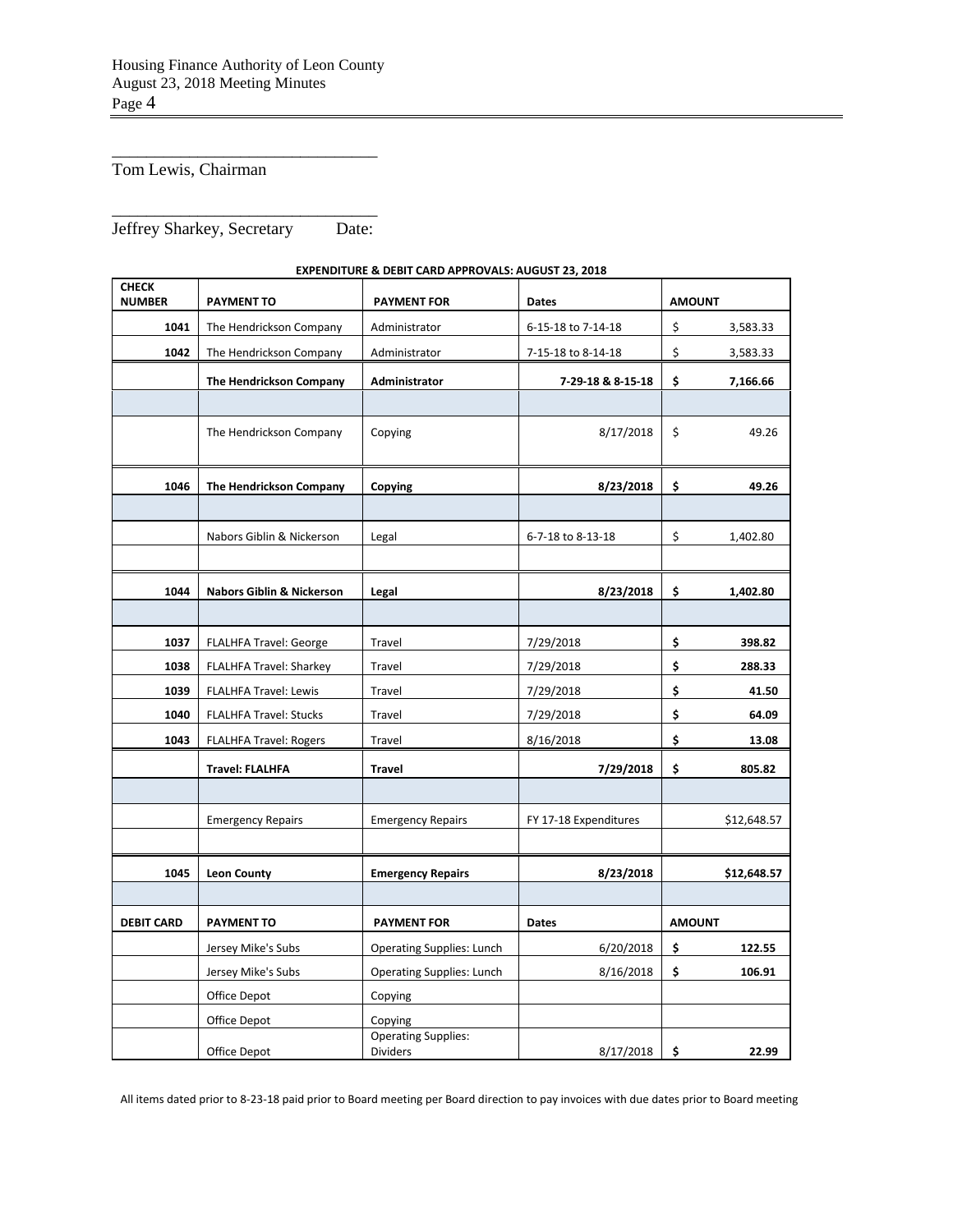## **Housing Finance Authority of Leon County Audit Committee August 16, 2018 Meeting Minutes**

| <b>Agenda Item #1:</b>                 | <b>Membership Roll Call</b>                                                                                                                   |
|----------------------------------------|-----------------------------------------------------------------------------------------------------------------------------------------------|
|                                        |                                                                                                                                               |
|                                        | With a quorum present, Chairman Stucks called the HFA<br>meeting to order at 12:06 P.M.                                                       |
| <b>Call to Order by Chairman Lewis</b> |                                                                                                                                               |
| <b>GUESTS PRESENT:</b>                 | None                                                                                                                                          |
| <b>COUNTY ATTORNEY:</b>                | None                                                                                                                                          |
| <b>COUNTY STAFF:</b>                   | Mr. Kevin McCarthy                                                                                                                            |
| <b>HFA LEGAL COUNSEL:</b>              | Ms. Kerry Parsons                                                                                                                             |
| <b>ADMINISTRATOR:</b>                  | Mr. Mark Hendrickson<br>Ms. Susan Leigh                                                                                                       |
| <b>MEMBERS PRESENT:</b>                | Mr. Allen Stucks, Chairman<br>Mr. Tom Lewis, Board Chairman<br>Mr. Andrew Gay, Treasurer<br>Dr. Jeffrey Sharkey, Secretary<br>Mr. Mike Rogers |
|                                        |                                                                                                                                               |

Staff called the Membership Roll and attending members were Chairman Stucks, Board Chairman Lewis, Secretary Sharkey, Treasurer Gay, and Mr. Rogers.

| Agenda Item #2:      | <b>Ratification of RFQ and RFQ Provisions</b>                                                                                                                                                                                                 |
|----------------------|-----------------------------------------------------------------------------------------------------------------------------------------------------------------------------------------------------------------------------------------------|
| <b>Action Taken:</b> | Chairman Stucks called for a motion to ratify the RFQ for Audit Services<br>and its provisions. Secretary Sharkey motioned to ratify, and it was 2 <sup>nd</sup> by<br>Mr. Rogers. Motion passed unanimously.                                 |
| Agenda Item #3:      | <b>Discussion of RFO Process</b>                                                                                                                                                                                                              |
| <b>Action Taken:</b> | Ms. Parsons advised the Committee on the proper procedures and actions.<br>Mr. Hendrickson explained the RFQ adoption, timing, publication, and<br>receipt of responses. He also presented a matrix which included all<br>selection criteria. |